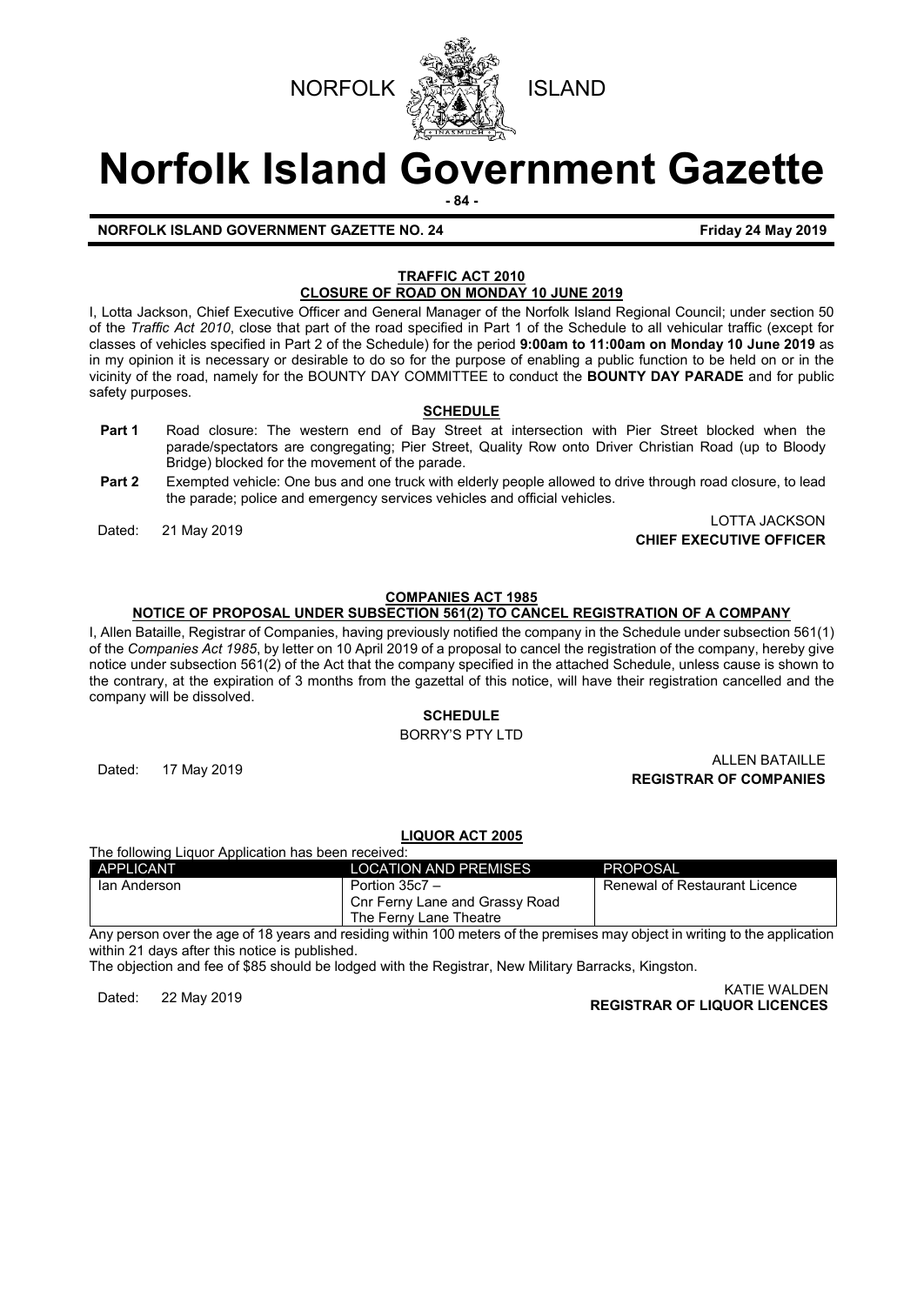#### **NORFOLK ISLAND GOVERNMENT GAZETTE NO. 24 Friday 24 May 2019**

#### **LIQUOR ACT 2005 LIQUOR LICENSING RENEWALS**

Licensees are reminded that licences issued under the *Liquor Act 2005* expire on 30 June 2019. Applications for the renewal, transfer, variation, relocation or grant of a licence must be lodged with the Registry Office, New Military Barracks, Kingston on or before 31 May 2019 together with the relevant fee of –

| Application for Grant of Licence                    | \$570.00 |
|-----------------------------------------------------|----------|
| Application for Renewal of Licence                  | \$570.00 |
| Application to transfer, vary or relocate a licence | \$85.00  |
| Application for Appointment of Nominee              | \$85.00  |

Forms are available on the Norfolk Island Regional Council website: [www.norfolkisland.gov.nf/council/council](http://www.norfolkisland.gov.nf/council/council-documents/forms)[documents/forms,](http://www.norfolkisland.gov.nf/council/council-documents/forms) or they may be collected from the Registry Office at Kingston.

KATIE WALDEN<br>**REGISTRAR OF LIQUOR LICENCES** (Kata angle of the set of the set of the set of the set of the set of the set of t

#### **EXPRESSION OF INTEREST NO. 9/19 RENEWAL PERIOD FINANCIAL YEAR 2019–2020**

#### **Annual call for expressions of interest**

- Architectural Design • Asbestos Removals
- Engineering Services • Floor Coverings

**Carpenters** 

• Concreters **Electricians** 

- Cleaners for Commercial Premises
- Horticultural Services
	- **Metal Fabricator** • Motor/Diesel Mechanic

**Painters** 

- Panel Beater
- Pest and Insect Control Services
- Plant Equipment Hire and Cartage
- Plasterer
- Plumbers and Gas Fitters
- Sign Design Services

### **Note: One (***1) application form per trade. Please circle the nominated trade*

The Norfolk Island Regional Council is seeking expressions of interest from private individuals and businesses for the supply of labour and to carry out works for Council when required.

Information required when responding to this expression of interest should include:

- name of company/business
- contact name
- address
- position

.

- mobile number
- ABN (if applicable)
- Registered and Licence No
- email address

#### **Selection and Utilisation Process**

All expressions of interest will be evaluated under the Norfolk Island Regional Council Procurement Policy.

#### **Forms and Lodgement**

Forms can be downloaded from Council's website – [www.norfolkisland.gov.nf/your-council/tenders-and-eoi](http://www.norfolkisland.gov.nf/your-council/tenders-and-eoi) or call in to Customer Care, New Cascade Road to pick up a hard copy

Expressions of interest should be sealed in an envelope marked 'Expressions of Interest 9/19' and placed in the Tenders Box located in the Regulatory section on the ground floor of the New Military Barracks, Kingston by 5pm Monday 3 June 2019. Further information can be obtained from Alan Buckley, Manager Infrastructure Services on 22001 Ext 114 or [alan.buckley@nirc.gov.nf.](mailto:alan.buckley@nirc.gov.nf) 

The Norfolk Island Regional Council is not obliged to accept the lowest or any offer.

| Application to be marked: | <b>Hire of Contractors</b>                                                |
|---------------------------|---------------------------------------------------------------------------|
| <b>Closing date:</b>      | 4 pm, Monday 3 June 2019                                                  |
| <b>Submissions:</b>       | Tenders can be placed in the Tenders Box in the Registry Office, Council  |
|                           | Offices, Kingston, or submitted by email to regional council @nirc.gov.nf |

The highest or indeed any expressions of interest need not necessarily be accepted.

ALAN BUCKLEY<br>MANAGER INFRASTRUCTURE SERVICES<br>MANAGER INFRASTRUCTURE SERVICES

- - public liability insurance (\$20 million) (*attach a copy*)
	- regular business hours
	- hourly rate
	- after-hours rate
	- Saturday rate
	- Sunday and public holiday rate
	- tickets/qualifications/experience (*attach copies*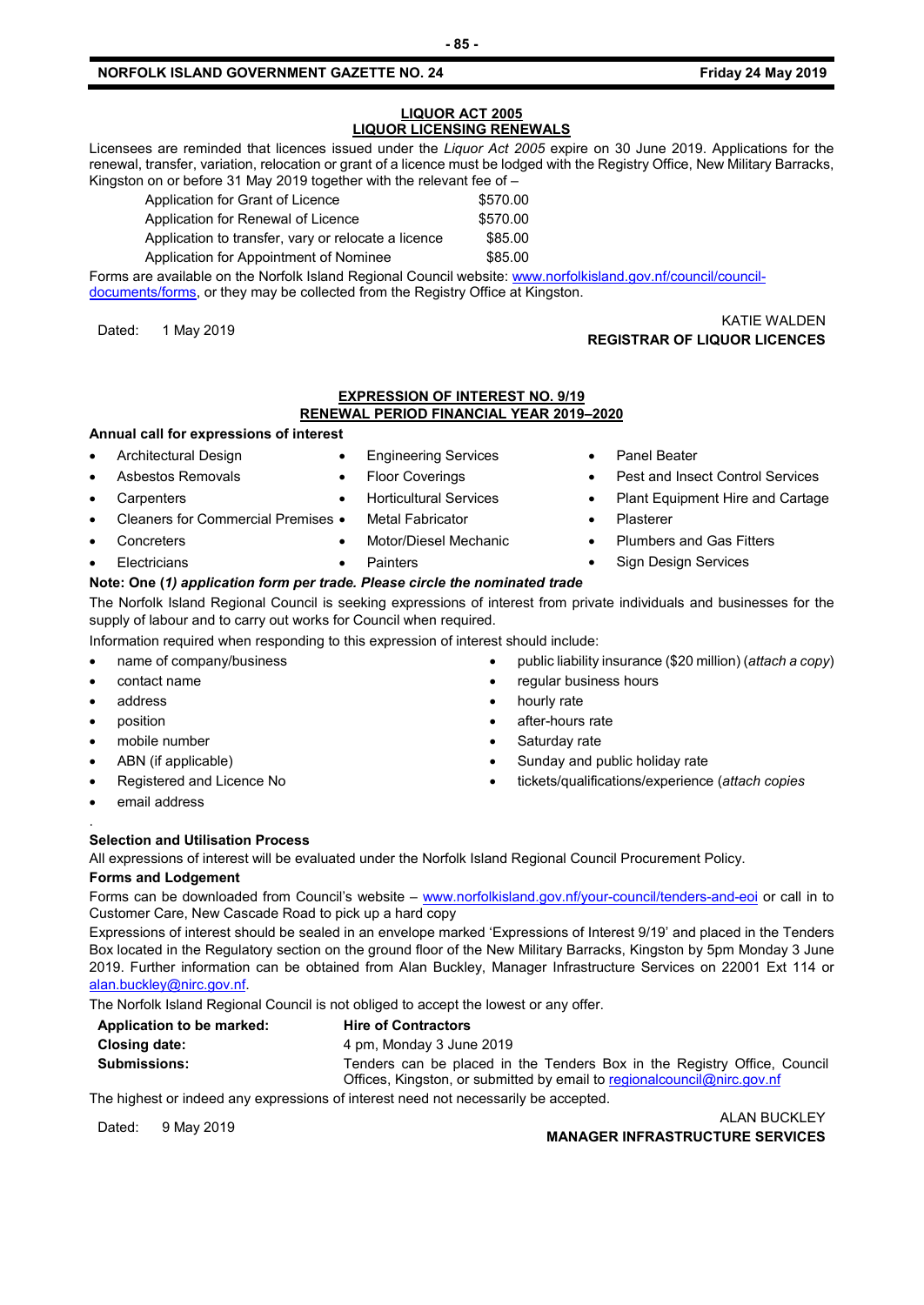|                                          | PLANNING ACT 2002 (NI) - SUBSECTION 43(1) NOTICE |
|------------------------------------------|--------------------------------------------------|
| <b>DEVELOPMENT APPLICATIONS</b>          |                                                  |
| 1. Development Application No: DA 9/2019 |                                                  |
| Applicant:                               | TM Loader                                        |
|                                          | DO DAY 444 NODEOU V IOLAND                       |

|                       | PO Box 111, NORFOLK ISLAND                               |
|-----------------------|----------------------------------------------------------|
| Location:             | Portions 37a6, 37a7 and 37a8 Taylors Road NORFOLK ISLAND |
| Proposed Development: | Change of Use to Resort                                  |
| Zone:                 | Mixed Use                                                |
| Category:             | Permissible (with consent)                               |
|                       |                                                          |

#### **Public Exhibition**

This Development Application may be inspected, during business hours, at the Planning Office at the Norfolk Island Regional Council, New Military Barracks, Kingston.

#### **Submission**

Any person may, during the period between Monday 20 May 2019 and Monday 3 June 2019, make written submissions to the General Manager about this Development Application. All submissions must state the relevant Development Application number. All submissions must be signed by at least one person making the submission. If a submission objects to the proposed development, the grounds for objections must be specified in the submission.

#### **Reviewable decisions**

Decisions made on this Development Application under the *Planning Act 2002* (NI) are reviewable decisions within the meaning of subsection 78(1) of the Act.

Dated: 15 May 2019<br>Dated: 15 May 2019 JODIE BROWN **SENIOR STRATEGIC PLANNER** 

#### **TRAFFIC ACT 2010 TEMPORARY CLOSURE OF ROAD FOR ROAD WORKS CULVERTS 5, 6 AND 7 NEW FARM ROAD**

I, Lotta Jackson, Chief Executive Officer and General Manager of the Norfolk Island Regional Council, under section 50 of the *Traffic Act 2010*, close that part or parts of the road specified in Part 1 of the Schedule to all vehicular traffic (except any vehicle specified in Part 2 of the Schedule) for and during the period **7:00 am to 4:00 pm on and from Monday 20 May to Thursday 31 July 2019** as necessary for public safety purposes and as I am of the opinion it is necessary or desirable to do so in order to carry out repairs or maintenance of the road or other necessary work.

#### **SCHEDULE**

**Part 1** – Part road closure: That part of New Farm Road, Norfolk Island between Captain Quintal Drive/New Farm Road intersection and 100 Acre Reserve, Norfolk Island, the purpose of works being for road shoulder maintenance and culvert replacement as shown on the attached plan and map with the start and end of the road works site to be as officially signposted by the Council or as directed by Council workers at the works site or as directed by police from time to time during the period which from time to time may be a closure of all of the road or a closure of only a part of the road or a closure of one or more carriageways of New Fam Road and Captain Quintal Drive as needed for the road works.

#### **Part 2** – Exempted classes of vehicles –

- (a) Vehicles and plant authorised by the General Manager of the Norfolk Island Regional Council or delegate thereof for delivery of goods or services;
- (b) Council vehicles and plant involved on official business;
- (c) Police, ambulance, fire services and emergency vehicles on official business;
- (d) Vehicles authorised by OIC Police or delegate thereof.

Attachments: see attached map and plan (on next page).

LOTTA JACKSON های است.<br>Curr ryrcuture of light **CHIEF EXECUTIVE OFFICER**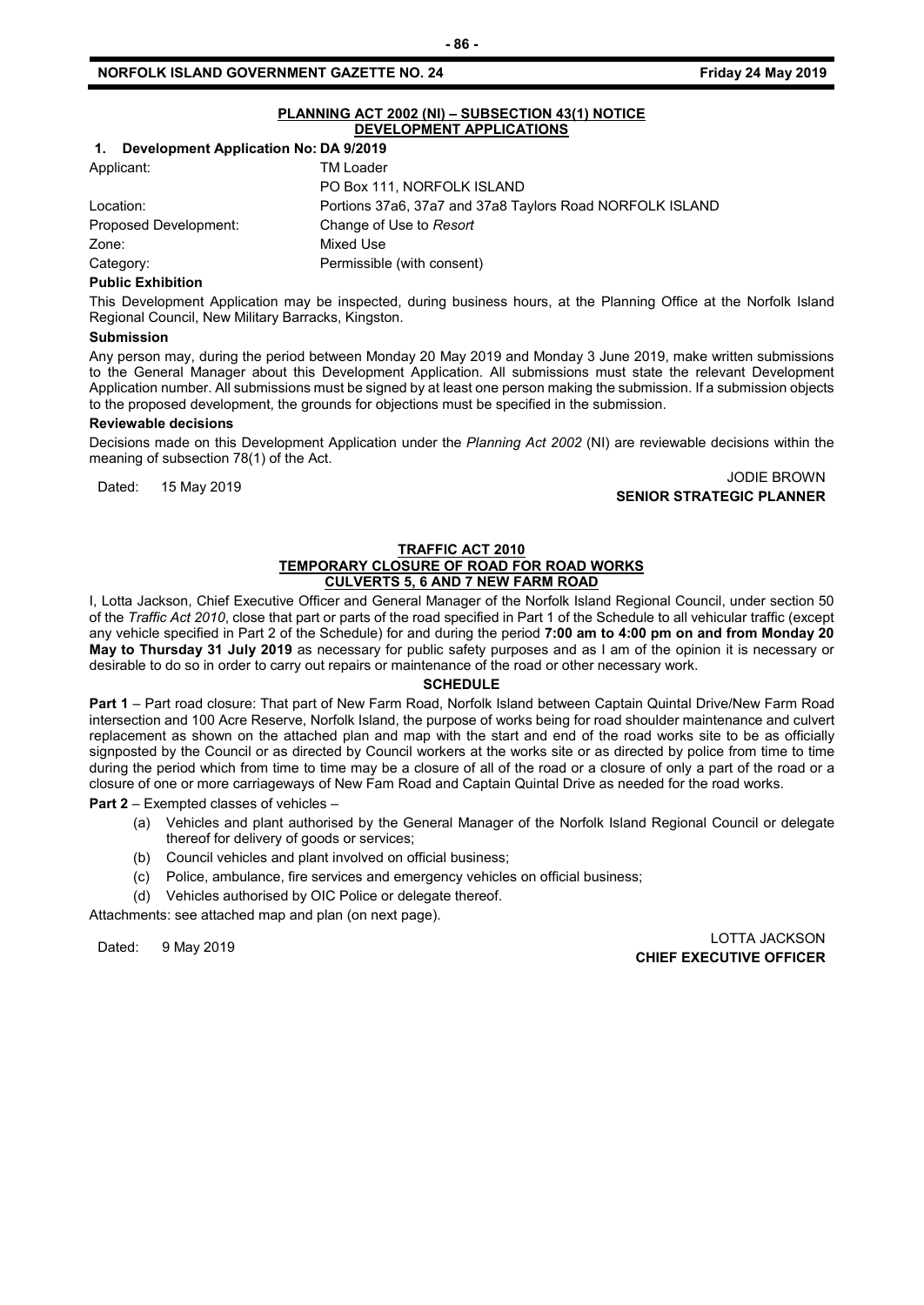

LEGS - Culvert Replacement Program - Replacement of Culverts 5, 6 & 7 - Between; Captain Quintal Drive -New Farm Road Intersection and 100 Acre Reserve.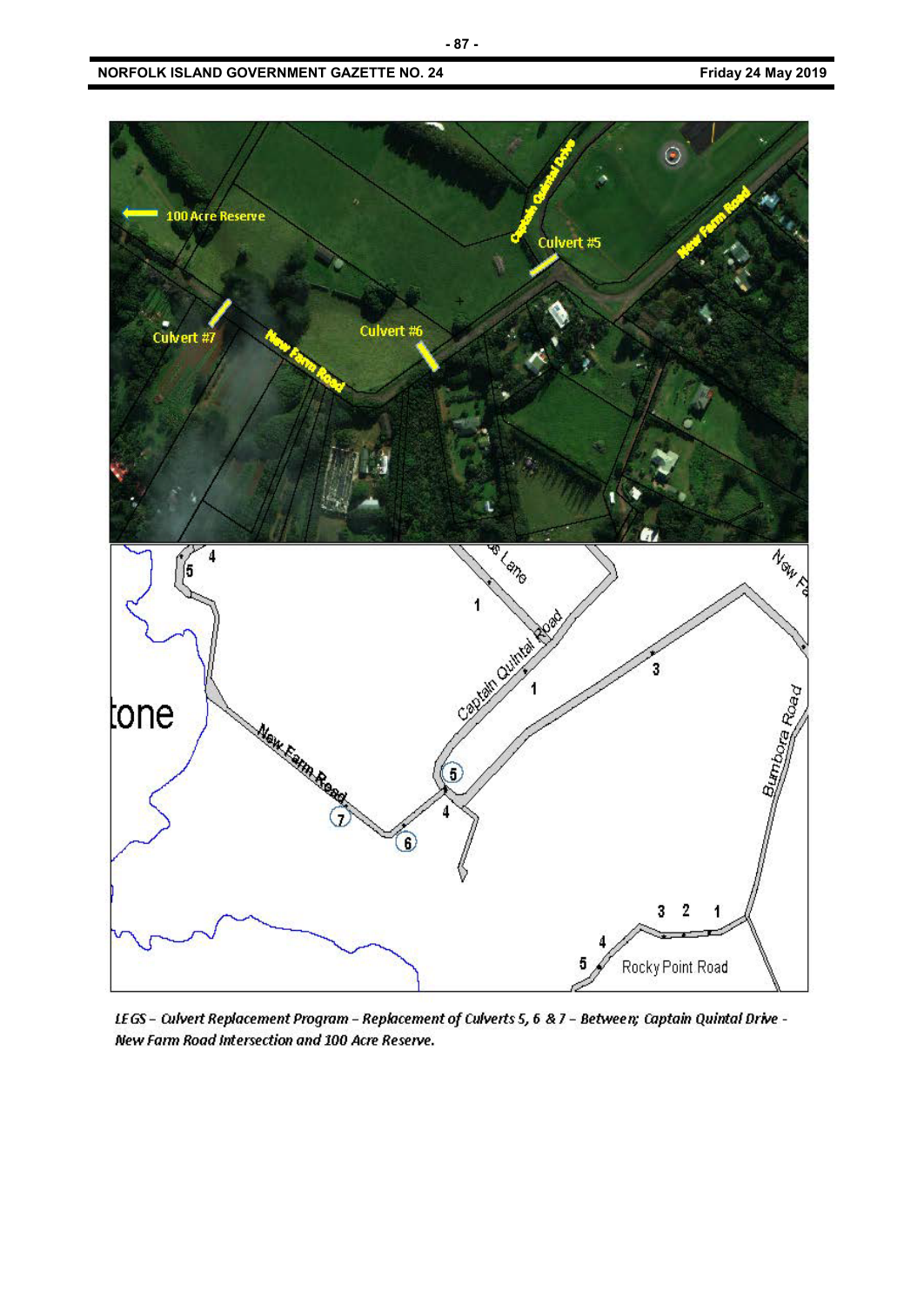#### **NORFOLK ISLAND JUNIOR YOUTH COUNCIL (JUUNYA KAUNSL) MEMBERSHIP EXPRESSION OF INTEREST 10/2019**

Council is seeking applications for the appointment of members, aged 12 to 16 years and/or Year 11, to the Council's Norfolk Island Junior Youth Council. Junior Youth Council members will be appointed for four years, or until they resign or reach the age of 16 years and/or year 11 at school.

The Junior Youth Council will be facilitated by Norfolk Island Central School teachers and will meet regularly once per week during school time (during roll call). Junior Youth Council representatives will also take turns to attend Youth Council meetings at Council Chambers.

The Committee operates in accordance with its adopted Terms of Reference, which are available on Council's website: [www.norfolkisland.gov.nf/your-council/council-advisory-committees/youth-and-junior-youth-council](http://www.norfolkisland.gov.nf/your-council/council-advisory-committees/youth-and-junior-youth-council)

The purpose of the Norfolk Island Youth Council and Junior Youth Council committee is to:

- encourage student and young people's participation in Council's activities and community service initiatives
- assist Norfolk Island Regional Council in effective policy and project planning, development, integration and implementation through the provision of advice
- assist Norfolk Island Regional Council in the identification of current interests of young people (aged 12–25 years) on Norfolk Island
- support and promote activities and special projects that relate to young people living on or visiting Norfolk Island
- consult with young persons, community groups and Council on issues and policies
- assist in planning for youth events such as Youth Week.

Interested young people must complete and submit the application form available on the Council's website: [www.norfolkisland.gov.nf/join-norfolk-island-youth-council](http://www.norfolkisland.gov.nf/join-norfolk-island-youth-council)

| Application to be marked: | Norfolk Island Junior Youth Council Application 10/2019                                                  |
|---------------------------|----------------------------------------------------------------------------------------------------------|
| Closing date:             | Friday 31 May 2019 at 3:00pm                                                                             |
| <b>Submissions:</b>       | Junior Youth Council applications can be submitted to the Norfolk Island Central<br>School front office. |
|                           | Email submissions to: regional council @nirc.gov.nf                                                      |
| <b>Contact Person:</b>    | Kym Buffett                                                                                              |
|                           | $E:$ kym.buffett@nirc.gov.nf                                                                             |
|                           | P: 22147                                                                                                 |
|                           | <b>LOTTA JACKSON</b>                                                                                     |
| 17 May 2019<br>Dated:     | CENEDAL MANIACED                                                                                         |

**GENERAL MANAGER**

#### **FULL-TIME POSITION VACANT**

Norfolk Island Regional Council is seeking applications from enthusiastic, suitable persons to join the Council team. The relevant Position Description listing the full set of key accountabilities and competencies is available on our website – [www.norfolkisland.gov.nf/your-council/working-council](http://www.norfolkisland.gov.nf/your-council/working-council)

#### **Job Number: NIRC201819-43 (vacant position – not new)**

**Executive Manager Organisational Development (1003) –** \$130,000 per annum **Previous Applicants need not re-apply**

The role of Executive Manager Organisational Development is responsible for building and driving Council's workforce strategy, guiding the General Manager and Executive Management Team to provide expert coaching, advice and solutions that support the development of an organisational culture that results in improved business performance.

You will manage a team of professionals responsible for the delivery of business partnering and employment relations, workforce development, EEO management plan, succession planning, learning and development, health and safety, risk and audit functions, and governance.

**Enquiry Contact Officer – Lotta Jackson, emai[l lotta.jackson@nic.gov.nf](mailto:lotta.jackson@nic.gov.nf) or phone +6723 51005.**

General enquiries may be made to Human Resources Office, [hr@nirc.gov.nf](mailto:hr@nirc.gov.nf) or phone Joy Walker on + 6723 22001, Ext.2.

7.5% superannuation, employer contributions only made if monthly wages exceed \$450 (before tax).

Appointments will be made on merit in compliance with the principles of Equal Employment Opportunity (EEO). If you are interested in the advertised position you will need to send a written application addressing the competencies and qualifications contained in the Position Description. Applications must also include a resumé/curriculum vitae and two recent work-related referees. Please note that if you do not fully address the competencies and qualifications criteria you may be excluded from being shortlisted for further progression in the recruitment process. Applications are to be lodged by **email** to [hr@nirc.gov.nf](mailto:hr@nirc.gov.nf) **no later than 9:00am, Monday, 10 June 2019.** 

Dated: **24 May 2019** LOTTA JACKSON **GENERAL MANAGER**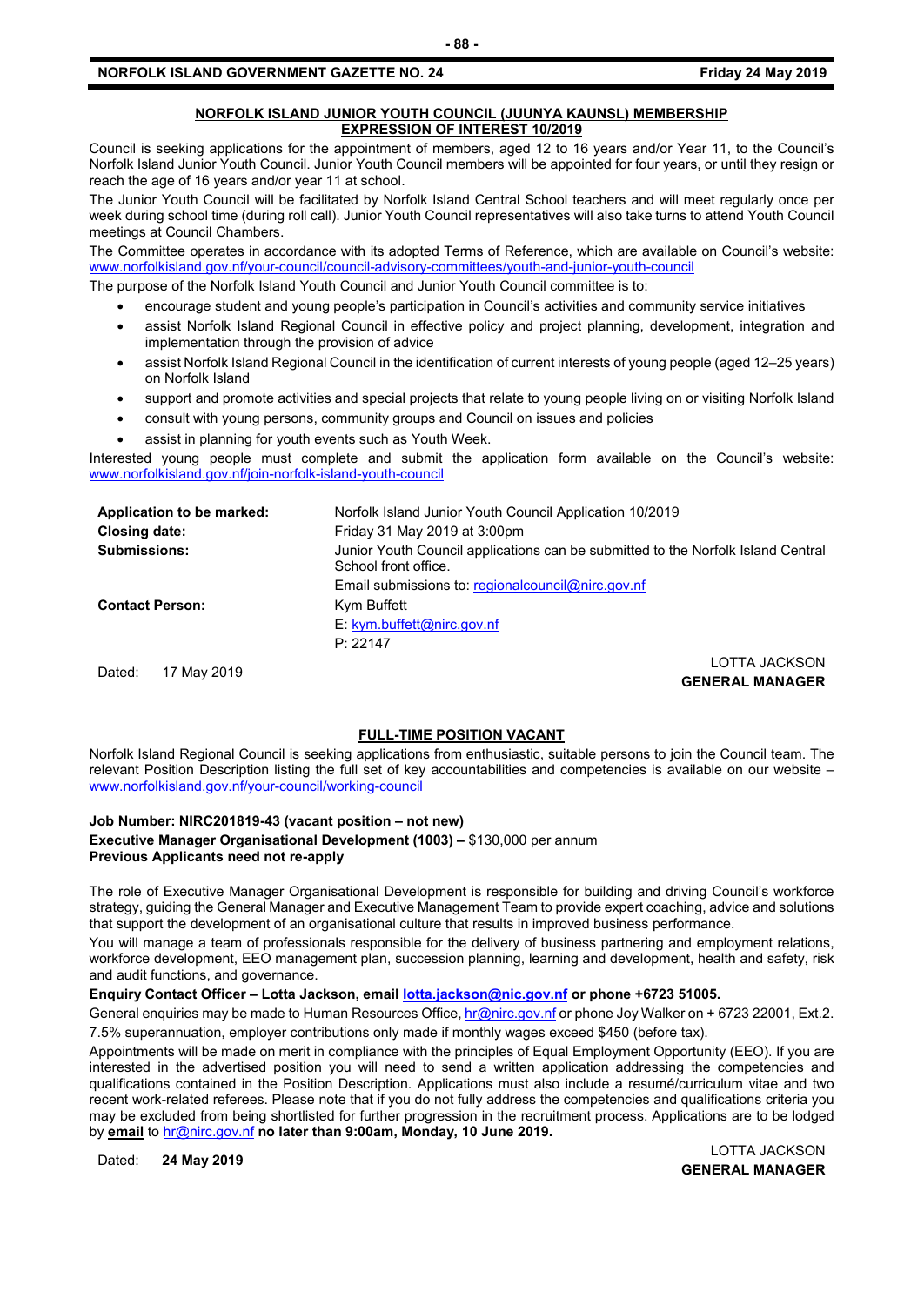#### **FULL-TIME APPRENTICESHIP POSITIONS VACANT**

Norfolk Island Regional Council is seeking applications from enthusiastic, suitable persons to join the Council team. The relevant Position Descriptions listing the full set of key accountabilities and competencies are available from our website – [www.norfolkisland.gov.nf/your-council/working-council](http://www.norfolkisland.gov.nf/your-council/working-council)

#### **Job Number: NIRC201819-45 – New position**

**Apprenticeship – Motor Vehicle Mechanic (1127)** 

**Salary: 1st year \$27,509.20 per annum (pa); 2nd year \$32,510.87 pa; 3rd year \$37,512.54 pa; 4th year \$45,015.05 pa Above salaries are subject to pay increase in Norfolk Island Regional Council Enterprise Agreement 2018. Minimum salary for adult apprentice \$43,466.28pa.**

Norfolk Island Regional Council is offering four (4) year apprenticeship in Light Vehicle Mechanical Technology, which involves on-the-job training with Council combined with formal study with an accredited training provider.

As a Motor Mechanic (Light Vehicles) Apprentice, you will assist qualified tradespeople in all areas of vehicle servicing and diagnostic work to perform mechanical tasks to maintain, service and repair Council's plant and automotive fleet. You will learn on the job, as well as study the relevant Certificate III course with an approved registered training organisation. The course provides national competencies to undertake training in your relevant field.

Norfolk Island Regional Council Values are at the core of our work. It is expected that your conduct will reflect Council's values and your commitment to those values will be central to your successful performance as an employee of Council.

This is a full-time role for a period of four (4) years, with salary and conditions of employment being paid in accordance with Council's Enterprise Agreement 2018. **You must be able to commit to the first block training, off-island from 12 to 23 August 2019, to be held at TAFE NSW Kingscliff Campus.** 

**Please note that Council cannot guarantee ongoing employment at the completion of the apprenticeship.** 

Applicants will be required to undergo a pre-employment medical examination at Council's expense.

**Enquiry Contact Officer – Alan Buckley – phone +6723 50057 or email [alan.buckley@nirc.gov.nf](mailto:alan.buckley@nirc.gov.nf)**

#### **Job Number: NIRC201819-46 – New position**

**Apprenticeship – Carpenter (1128)** 

**Salary: 1st year \$27,509.20 per annum (pa); 2nd year \$32,510.87 pa; 3rd year \$37,512.54 pa; 4th year \$45,015.05 pa Above salaries are subject to pay increase in Norfolk Island Regional Council Enterprise Agreement 2018. Minimum salary for adult apprentice \$43,466.28pa.**

Norfolk Island Regional Council is offering four (4) year apprenticeship in Certificate III Carpentry, which involves on-thejob training with Council combined with formal study with an accredited training provider.

As a Carpentry Apprentice, you will assist qualified tradespeople in all areas and effectively undertake general labouring, carpentry and related maintenance of new and existing Council and KAVHA buildings and structures. You will learn on the job, as well as study the relevant Certificate III course with an approved registered training organisation. The course provides national competencies to undertake training in your relevant field.

Norfolk Island Regional Council Values are at the core of our work. It is expected that your conduct will reflect Council's values and your commitment to those values will be central to your successful performance as an employee of Council.

This is a full-time role for a period of four (4) years, with salary and conditions of employment being paid in accordance with Council's Enterprise Agreement 2018. **You must be able to commit to block training, off-island from 12 to 23 August 2019, to be held at TAFE NSW Kingscliff Campus.** 

**Please note that Council cannot guarantee ongoing employment at the completion of the apprenticeship.** 

Applicants will be required to undergo a pre-employment medical examination at Council's expense.

**Enquiry Contact Officer – Alan Buckley – phone +6723 50057 or email [alan.buckley@nirc.gov.nf](mailto:alan.buckley@nirc.gov.nf)**

General enquiries may be made to Human Resources Office[, hr@nirc.gov.nf](mailto:hr@nirc.gov.nf) or phone Joy Walker on + 6723 22001, Ext.2 or Ext.138.

7.5% superannuation, employer contributions only made if monthly wages exceed \$450 (before tax).

Appointments will be made on merit in compliance with the principles of Equal Employment Opportunity (EEO). If you are interested in the advertised positions, you will need to send a written application addressing the competencies and qualifications contained in the Position Description. Applications must also include a resumé/curriculum vitae and two recent work-related referees. Please note that if you do not fully address the competencies and qualifications criteria you may be excluded from being shortlisted for further progression in the recruitment process. Applications are to be lodged by **email** to [hr@nirc.gov.nf](mailto:hr@nirc.gov.nf) **no later than 9:00am, Monday, 3 June 2019.** 

Dated: 17 May 2019 LOTTA JACKSON **GENERAL MANAGER**